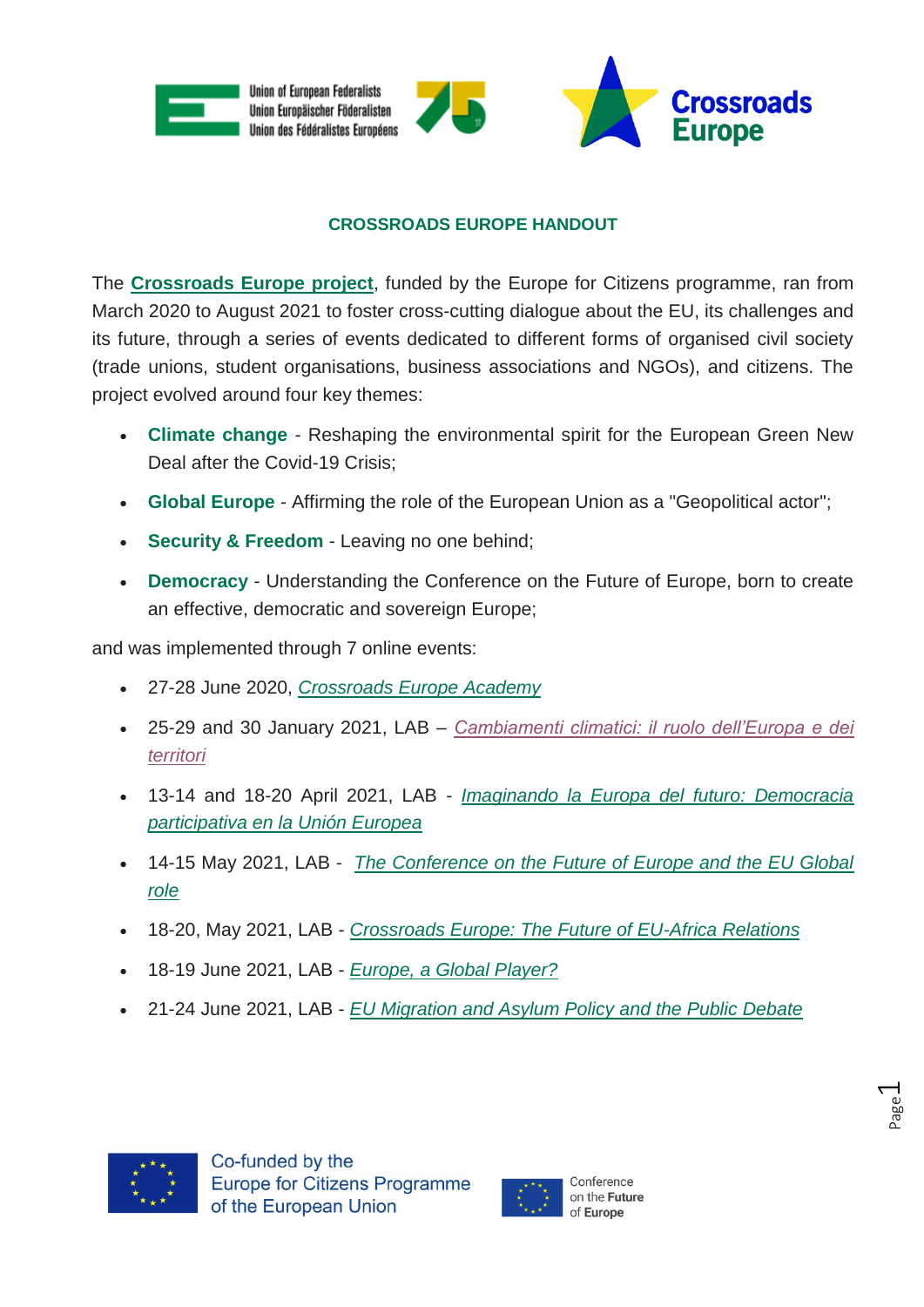

Each event was organised in cooperation with our [partners](https://www.crossroadseurope.eu/partners) and gave the participants the opportunity to connect and engage with policymakers and experts, as well as to have firsthand experience on EU topics. UEF trained its participants on how to use the [Conference on](https://www.youtube.com/watch?v=GwMZUi3x_Yo&t=2s)  [the Future of Europe digital platform,](https://www.youtube.com/watch?v=GwMZUi3x_Yo&t=2s) and how to draft and prepare policy recommendations - some of which have been published on the CoFoE hub [\(here](https://futureu.europa.eu/processes/EUInTheWorld/f/17/meetings/15280) and [here\)](https://futureu.europa.eu/processes/ValuesRights/f/11/meetings/507), after each event as an outcome of the project.

Despite the circumstances due to the COVID-19 pandemic, UEF was able to virtually gather more than 350 participants throughout the project implementation period. As the last step of the project, UEF Project Team prepared a handout where you can find the links to all the activities (see above), and the policy recommendations that were prepared during each event:

- *Crossroads Europe Training, 27-28 June, 2020 – [Economy and Climate](https://9511f58e-c03d-412b-b2cd-c829199e96f1.filesusr.com/ugd/0b3fb2_d7364ac6bbe5402492e3d2ba20ee42c5.pdf) and [Global Europe and Democracy;](https://9511f58e-c03d-412b-b2cd-c829199e96f1.filesusr.com/ugd/0b3fb2_7aea98a07f0b41ad96a09415346f95d8.pdf)*
- *Crossroads Europe - Climate Change: the role of Europe and local authorities, 25 - 29 - 30 January, 2021- [Climate Change \(English](https://9511f58e-c03d-412b-b2cd-c829199e96f1.filesusr.com/ugd/0b3fb2_30bd9535be96486aa48c3ea3101ad6ff.pdf) [Version\),](https://9511f58e-c03d-412b-b2cd-c829199e96f1.filesusr.com/ugd/0b3fb2_30bd9535be96486aa48c3ea3101ad6ff.pdf) [Cambiamenti Climatici \(Italian Version\);](https://9511f58e-c03d-412b-b2cd-c829199e96f1.filesusr.com/ugd/0b3fb2_0eab5b7120084fb2b64310866c1c689c.pdf)*
- *Crossroads Europe - Imaginando la Europa del futuro: Democracia, participativa en la Union Europea, 13 - 14 - 20 - 21 April, 2021- [The](https://9511f58e-c03d-412b-b2cd-c829199e96f1.filesusr.com/ugd/0b3fb2_e8f40878aaec473c99cf153a5a622fb2.pdf)  [Europe of the Future \(English](https://9511f58e-c03d-412b-b2cd-c829199e96f1.filesusr.com/ugd/0b3fb2_e8f40878aaec473c99cf153a5a622fb2.pdf) Version), [La Europa Futura \(Spanish](https://9511f58e-c03d-412b-b2cd-c829199e96f1.filesusr.com/ugd/0b3fb2_b50097d8833a4673808889a1d0edc4b2.pdf)  [Version\);](https://9511f58e-c03d-412b-b2cd-c829199e96f1.filesusr.com/ugd/0b3fb2_b50097d8833a4673808889a1d0edc4b2.pdf)*
- *Crossroads Europe - How to Achieve a Strategic Autonomy in Order to Make Europe a Global Player, 14 - 15 May, 2021- EU [as a Global Player;](https://9511f58e-c03d-412b-b2cd-c829199e96f1.filesusr.com/ugd/0b3fb2_d22e488dba0a463ea9f8aa56b60c63d4.pdf)*
- *Crossroads Europe - The EU and the Global South, 18 May, 2021[-The EU](https://9511f58e-c03d-412b-b2cd-c829199e96f1.filesusr.com/ugd/0b3fb2_ea273ce2845541648b8379a38f1d6018.pdf) [and the Global South \(German Version\),](https://9511f58e-c03d-412b-b2cd-c829199e96f1.filesusr.com/ugd/0b3fb2_ea273ce2845541648b8379a38f1d6018.pdf) the EU [and the Global South](https://9511f58e-c03d-412b-b2cd-c829199e96f1.filesusr.com/ugd/0b3fb2_8a9208a341a948fe93017116e13262b8.pdf)  [\(English Version\);](https://9511f58e-c03d-412b-b2cd-c829199e96f1.filesusr.com/ugd/0b3fb2_8a9208a341a948fe93017116e13262b8.pdf)*
- *Crossroads Europe - Europe in the world, 18 - 19 June, 2021- [Europe in](https://9511f58e-c03d-412b-b2cd-c829199e96f1.filesusr.com/ugd/0b3fb2_8a01bc29022545c8a1dd91e6ad656834.pdf)  [the World \(French Version\), Europe in the World \(English Version\);](https://9511f58e-c03d-412b-b2cd-c829199e96f1.filesusr.com/ugd/0b3fb2_8a01bc29022545c8a1dd91e6ad656834.pdf)*
- *Crossroads Europe - EU Migration and Asylum Policy and the Public Debate, 21 - 24 June, 2021 – [EU Migration and Asylum Policy;](https://9511f58e-c03d-412b-b2cd-c829199e96f1.filesusr.com/ugd/0b3fb2_75c14d667593463aa68e27b1a052d4f8.pdf)*